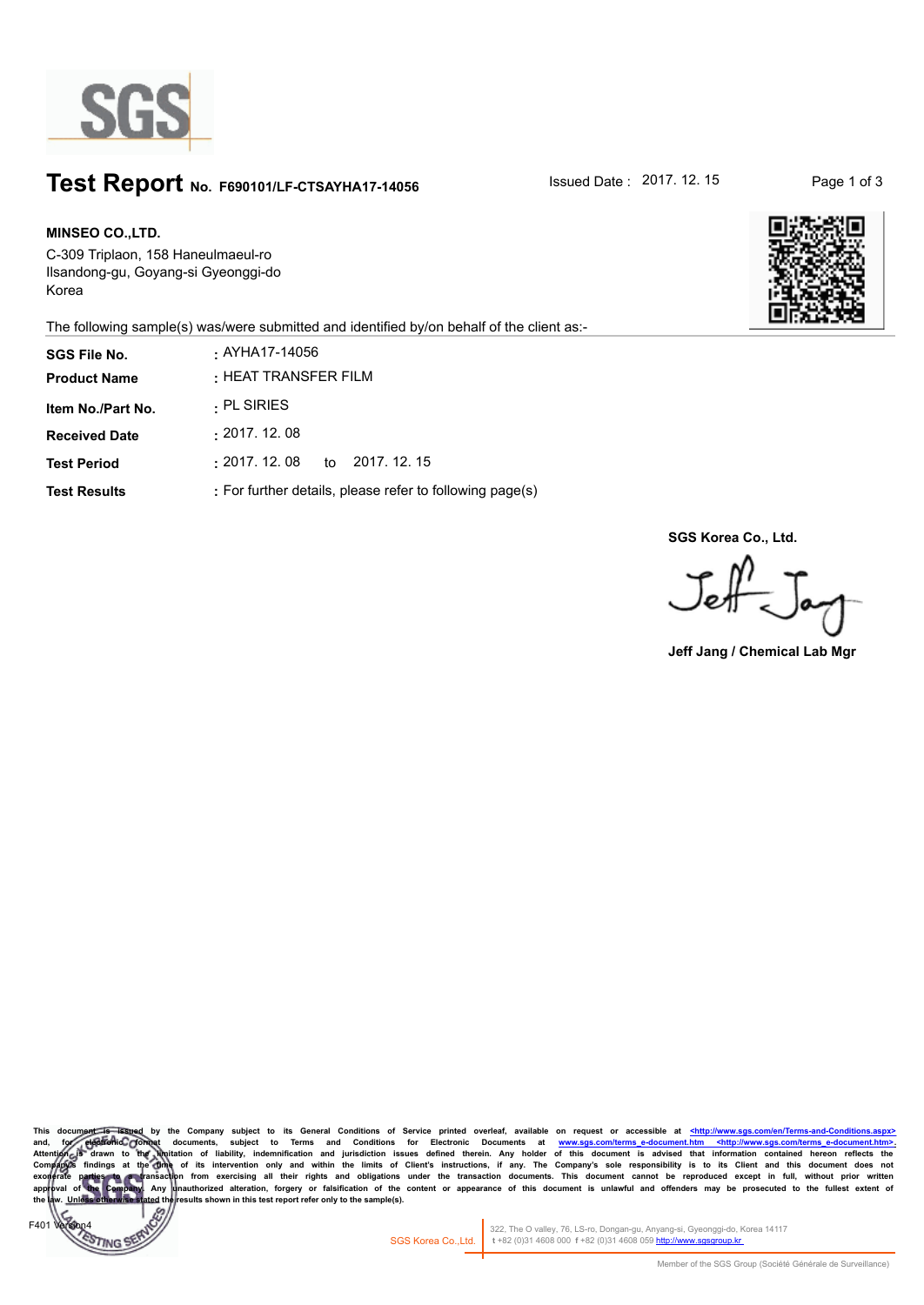

## **Test Report** No. F690101/LF-CTSAYHA17-14056 **ISSued Date : 2017. 12. 15** Page 2 of 3

| Sample No.                | : AYHA17-14056.001   |
|---------------------------|----------------------|
| <b>Sample Description</b> | : HEAT TRANSFER FILM |
| <b>Item No./Part No.</b>  | $\cdot$ PL SIRIES    |
| <b>Materials</b>          | • N/A                |

## **Organotin Compounds**

| <b>Test Items</b>        | Unit  | <b>Test Method</b>                 | <b>MDL</b> | <b>Results</b> |
|--------------------------|-------|------------------------------------|------------|----------------|
| Tributyltin (TBT)        | mg/kg | With reference to ISO 17353, GC/MS | 0.02       | N.D.           |
| Monobutyltin (MBT)       | mg/kg | With reference to ISO 17353, GC/MS | 0.02       | N.D.           |
| Dibutyltin (DBT)         | mg/kg | With reference to ISO 17353, GC/MS | 0.02       | N.D.           |
| Triphenyltin (TPhT)      | mg/kg | With reference to ISO 17353, GC/MS | 0.02       | N.D.           |
| Dioctyltin (DOT)         | mg/kg | With reference to ISO 17353, GC/MS | 0.02       | N.D.           |
| Tributyltin oxide (TBTO) | mg/kg | With reference to ISO 17353, GC/MS | 0.02       | N.D.           |
| monomethyltin(MMT)       | mg/kg | With reference to ISO 17353, GC/MS | 0.02       | N.D.           |
| Dimethyltin(DMT)         | mg/kg | With reference to ISO 17353, GC/MS | 0.02       | N.D.           |

(1) N.D. = Not detected.(<MDL) NOTE:

 $(2)$  mg/kg = ppm

(3) MDL = Method Detection Limit

 $(4) -$  = No regulation

(5) \*\* = Qualitative analysis (No Unit)

(6) Negative = Undetectable / Positive = Detectable

**This document is issued by the Company subject to its General Conditions of Service printed overleaf, available on request or accessible at <http://www.sgs.com/en/Terms-and-Conditions.aspx>** and, for electronic format documents, subject to Terms and Conditions for Electronic Documents at <u>www.sgs.com/terms-e-document.htm <http://www.sgs.com/terms-e-document.htm>.</u><br>Attention is drawn to the limitation of liabil Company's findings at the time of its intervention only and within the limits of Client's instructions, if any. The Company's sole responsibility is to its Client and this document does not<br>exonerate parties to a transacti **the law. Unless otherwise stated the results shown in this test report refer only to the sample(s).**